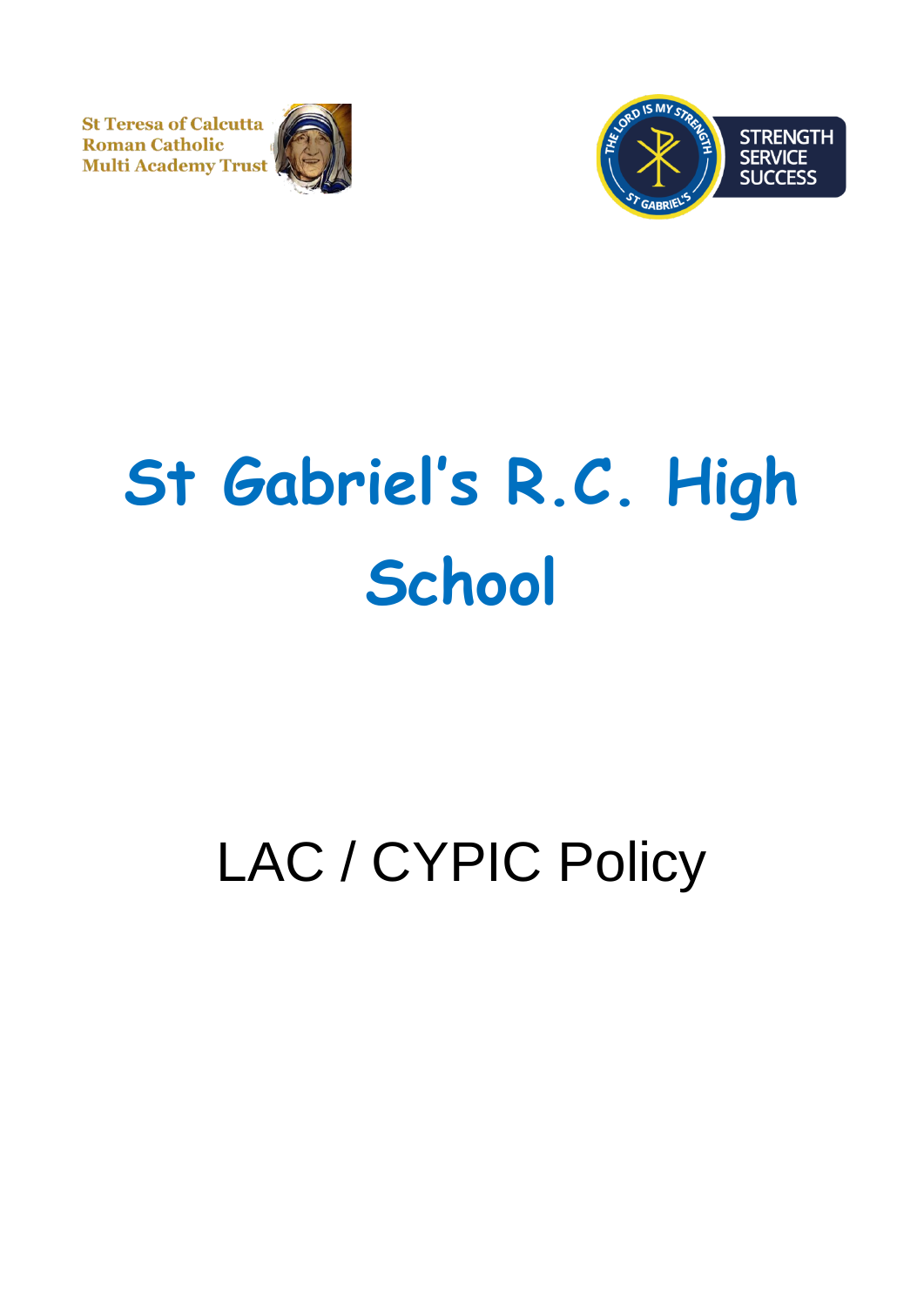# **Contents**

[Statement of intent](#page-1-0)

- 1. [Legal framework](#page-2-0)
- 2. [Definitions](#page-2-1)
- 3. [Roles and responsibilities](#page-3-0)
- 4. [Personal education plan \(PEP\)](#page-5-0)
- 5. [Working with agencies and the Virtual School Head \(VSH\)](#page-6-0)
- 6. [Training](#page-7-0)
- 7. [Safeguarding](#page-7-1)
- 8. [Pupil mental health](#page-8-0)
- 9. [Exclusions](#page-8-1)
- 10. [Pupils with SEND](#page-9-0)
- 11. [Information sharing](#page-9-1)
- 12. [Monitoring and review](#page-9-2)

# <span id="page-1-0"></span>**Statement of intent**

Educational achievement and subsequent life chances for LAC and previously-LAC are of real concern. Pupils who are looked after require additional support and attention in order to improve their situation.

**St Gabriel's R.C. High School** endeavours to provide positive experiences and offer stability, safety, and individual care and attention for all our pupils. With this in mind, we aim to:

- Encourage pupils to reach their potential and to make good progress in relation to their professional, social and emotional development.
- Ensure that pupils enjoy high quality teaching and a curriculum which meets their needs and the requirements of legislation.
- Plan support for LAC realistically and use the school's resources efficiently to ensure the school meets their needs.
- Promote a positive culture in all aspects of school life.
- Help pupils develop their cultural, moral and social understanding.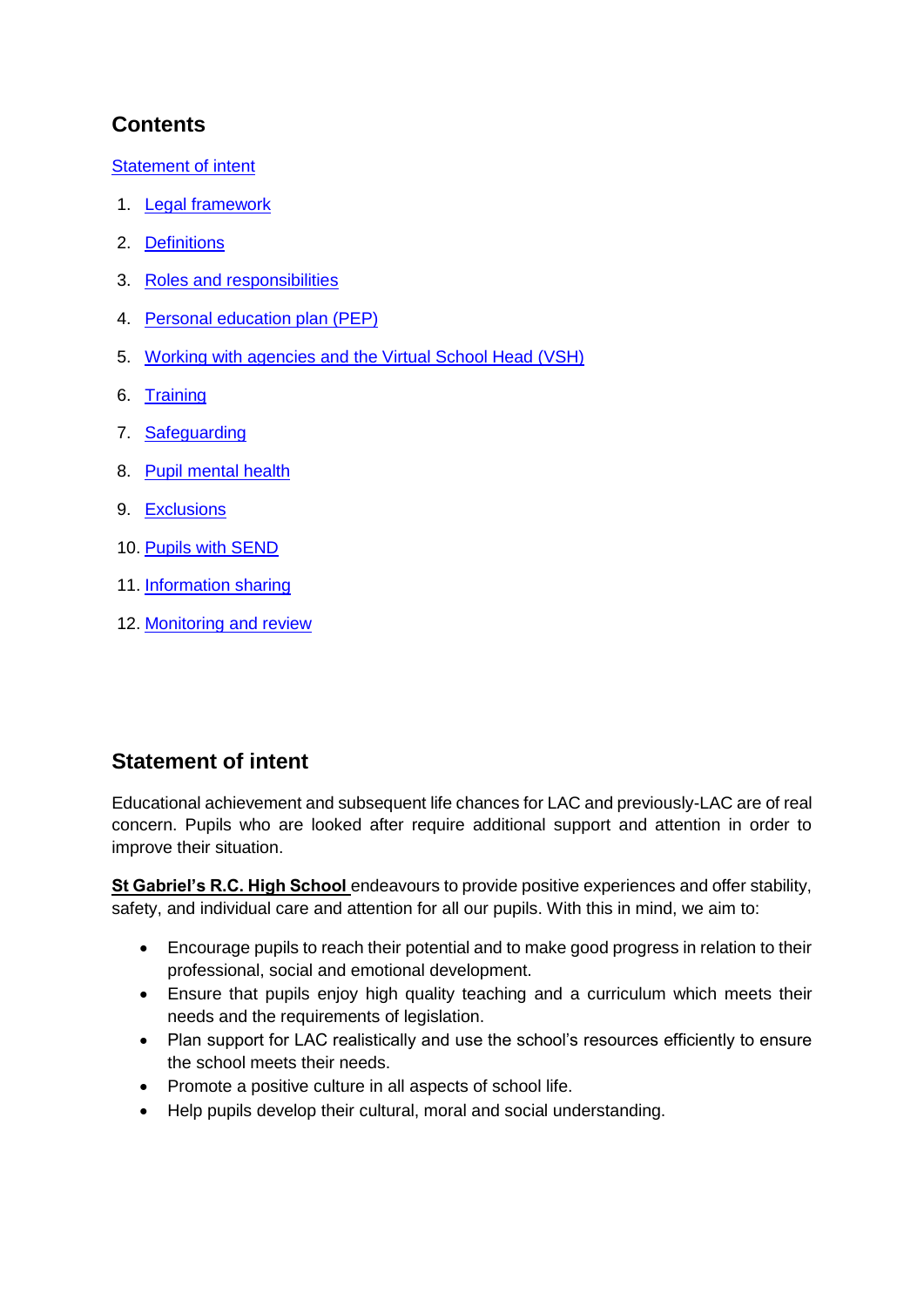# <span id="page-2-0"></span>**1. Legal framework**

This policy has due regard to all relevant legislation and statutory guidance including, but not limited to, the following:

- Children Act 1989
- The Care Planning, Placement and Case Review (England) Regulations 2010
- Children (Leaving Care) Act 2000
- Children and Young Persons Act 2008
- Children and Families Act 2014
- Children and Social Work Act 2017
- DfE (2018) 'Promoting the education of looked-after children and previously lookedafter children'
- DfE (2018) 'The designated teacher for looked-after and previously looked-after children'
- DfE (2017) 'Exclusions from maintained schools, academies and pupil referral units in England'
- DfE (2021) 'Keeping children safe in education (2020)'
- DfE (2018) 'Working Together to Safeguard Children'

This policy operates in conjunction with the following school policies and documents:

- Admissions Policy
- One-to-One Tuition Policy
- Behavioural Policy
- Home School Agreement
- Anti-Bullying Policy
- Equal Opportunities Policy
- Child Protection and Safeguarding Policy
- Special Education Needs and Disabilities (SEND) Policy

# <span id="page-2-1"></span>**2. Definitions**

**"Looked-after children (LAC)"** "**Children and young people in care" ( CYPIC)** are defined as:

- Children or young people who are the subject of a Care Order or Interim Care Order under the Children Act 1989.
- Children who are placed in foster care, children's residential homes, with relatives or friends, in semi-independent or supported independent accommodation.
- Children subject to a Care or Interim Care Order whilst placed with a parent, where the LA has parental responsibility.
- Children who are not subject to an order, but are accommodated by the LA under an agreement with their parents.

**"Previously-LAC"** are defined as: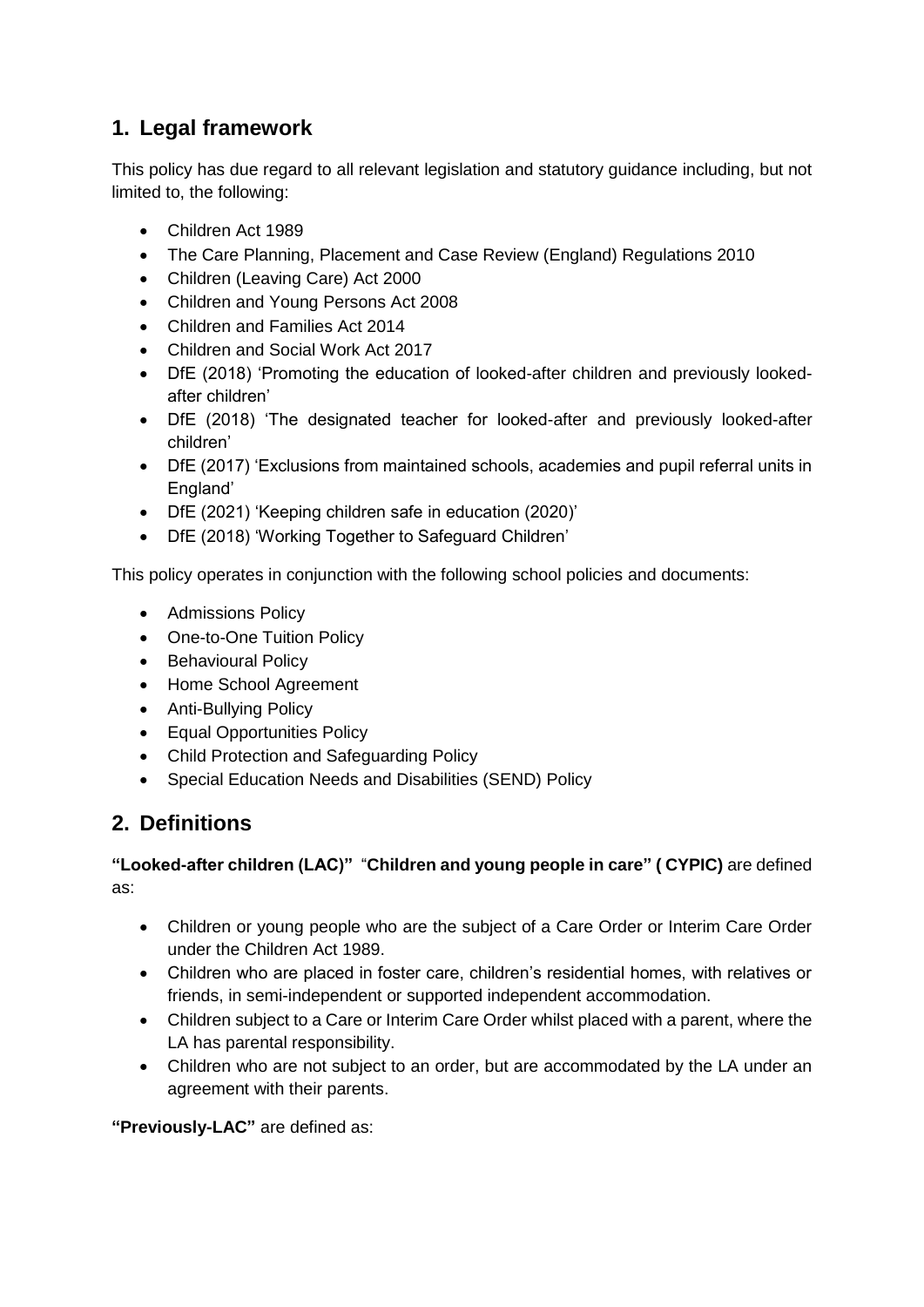- Children who are no longer looked after by an LA in England and Wales because they have either been adopted or are the subject of an adoption, special guardianship or child arrangements order.
- Children who were adopted outside England and Wales from 'state care' (care that is provided by a public authority, religious organisation, or other organisation whose main purpose is to benefit society).

# <span id="page-3-0"></span>**3. Roles and responsibilities**

The governing board is responsible for:

- Ensuring the school has a coherent policy for LAC and previously-LAC.
- Reviewing the school's policies and procedures in conjunction with legislation and statutory guidance.
- Ensuring the designated teacher for LAC and previously-LAC has received the appropriate training.
- Ensuring that appropriate staff have the information they need in relation to each looked after child's:
	- Legal status (i.e. whether they are looked after under voluntary arrangements with consent of parents or on an interim or full care order) and contact arrangements with birth parents or those with parental responsibility.
	- Care arrangements and the levels of authority delegated to the carer by the LA.
- Ensuring that staff have the skills, knowledge and understanding to keep LAC and previously-LAC safe.
- Ensuring that there are clear systems and processes in place for identifying and reporting possible safeguarding or mental health concerns amongst LAC and previously-LAC.
- Ensuring LAC and previously-LAC have equal access to all areas of the curriculum and that reasonable adjustments are made, if necessary.
- Reviewing the **annual** report produced by the designated teacher to evaluate the progress of LAC in the school.
- Ensuring they receive feedback from the headteacher regarding the effectiveness of the policy on an **annual** basis.

The virtual school head (VSH) is responsible for:

- Monitoring the attendance and educational progress of the children their authority looks after; this includes children who have left care through adoption, special guardianship or child arrangement orders, or who were adopted from state care outside of England and Wales.
- Ensuring that arrangements are in place to improve the education and outcomes of the authority's LAC, including those placed out-of-authority.
- Building relationships with health, education and social care partners, as well as other partners, so they and the designated teachers understand the support available to LAC and previously-LAC.
- Working with the school to ensure all LAC in attendance are fully supported in reaching their full potential.
- Acting as the educational advocate for LAC.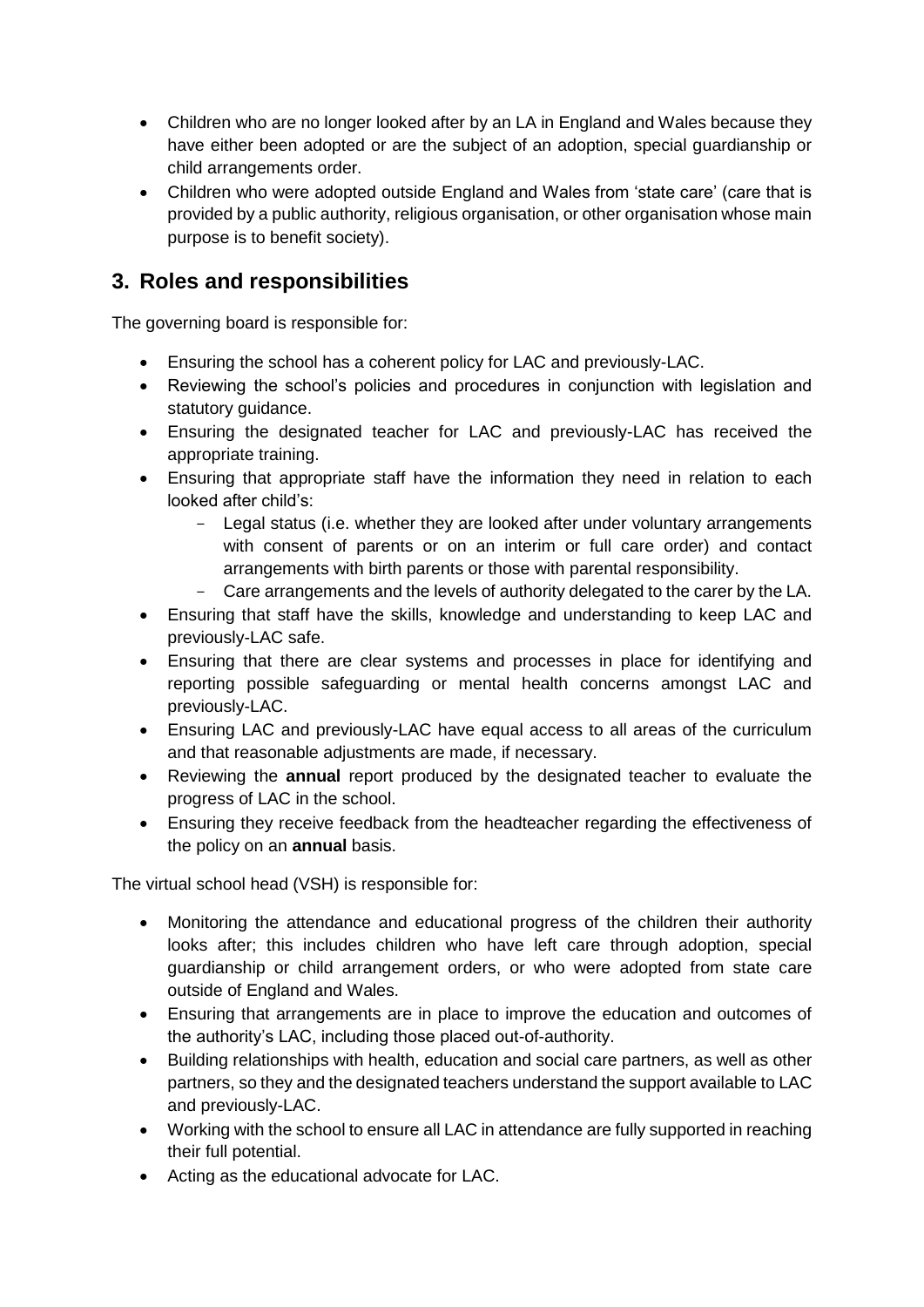- Acting as a source of advice and information to help parents of previously-LAC as effectively as possible.
- Managing the school's allocation of pupil premium plus (PP+) for LAC.
- Ensuring there are effective systems in place to:
	- Maintain an up-to-date roll of the LAC who are in school settings, and gather information about their educational placement, attendance and progress.
	- Inform the headteacher and designated teacher if they have a pupil on roll who is looked after by the LA.
	- Ensure social workers, schools, designated teachers, careers and independent reviewing officers understand their role and responsibilities regarding a pupil's PEP.
	- Ensure that up-to-date and effective PEPs that focus on educational outcomes are maintained for all LAC.
	- Avoid delays in providing suitable educational provision.
	- Ensure the education achievement of LAC is seen as a priority by everyone who has responsibilities for promoting their welfare.
	- Report regularly on the attainment, progress and school attendance of LAC through the authority's corporate parenting structures.

The headteacher is responsible for:

- Appointing the designated teacher for LAC and previously-LAC.
- Allowing the designated teacher the time and facilities to succeed in carrying out their duties.
- Overseeing this policy and monitoring its implementation, feeding back to the governing board **annually** on the following:
	- The number of LAC and previously-LAC in the school
	- An analysis of assessment scores as a cohort, compared to other pupil groups
	- The attendance of LAC and previously-LAC, compared to other pupil groups
	- The level of fixed term and permanent exclusions, compared to other pupil groups
- Ensuring all members of staff are aware that supporting LAC is a key priority.
- Ensuring PP+ for previously-LAC is managed effectively.
- Promoting the advantages of actively challenging negative stereotypes of LAC.

The designated teacher for LAC and previously-LAC is responsible for:

- Building relationships with health, education and social care partners and other partners so that they and the VSH understand the support available to LAC and previously-LAC.
- Promoting the educational achievement of LAC and previously-LAC at the school; this includes those that left care through adoption, special guardianship or child arrangement orders or were adopted from state care outside England and Wales.
- Acting as the main contact for social services and the DfE.
- Promoting a culture of high expectations and aspirations.
- Ensuring LAC are involved in setting their own targets.
- Advising staff on teaching strategies for LAC.
- Ensuring that LAC are prioritised for one-to-one tuition and support.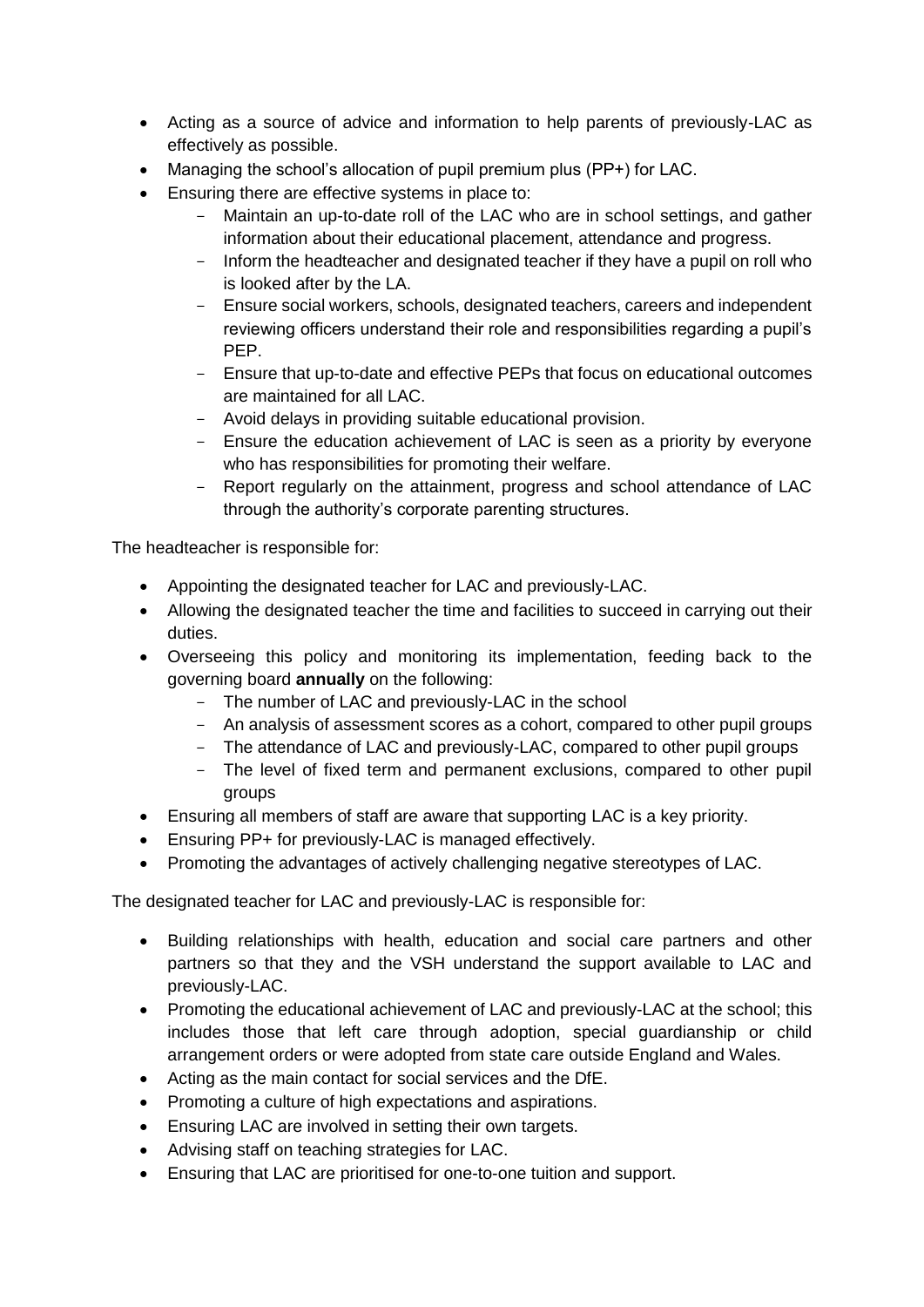- Leading on how the child's PEP is developed and used in school to ensure the child's progress towards targets is monitored.
- Liaising with the SENCO to ensure all pupil needs are met.
- Being vigilant in observing any potential safeguarding concerns that could arise surrounding LAC and previously-LAC due to their increased vulnerability to harm, and reporting these to the DSL as soon as they arise.
- Working with the child's VSH and social worker to develop and implement their PEP.
- Working with the VSH to discuss how funding can be used to support the child's progress and meet the needs identified in their PEP.
- Working with the headteacher to submit an **annual** report to the governing board, which details the progress of all LAC and previously-LAC.

The DSL is responsible for:

- Keeping up-to-date records of LAC's respective social worker and VSH.
- Promoting amongst staff the importance of recognising and reporting safeguarding concerns surrounding LAC and previously-LAC as soon as possible due to their increased vulnerability to harm.
- Where a child ceases to be looked after and becomes a care leaver, keeping up-todate contact details of their LA personal advisor and liaising with the advisor as necessary regarding any issues of concern affecting the care leaver.

The SENCO is responsible for:

- Ensuring they are involved in reviewing PEP and care plans for LAC and previously-LAC.
- Liaising with the class teacher, designated teacher, specialists and parents when considering interventions to support the progress of previously-LAC.

Staff are responsible for:

- Being aware of LAC and previously-LAC and providing them with support and encouragement.
- Preserving confidentiality, where appropriate, and showing sensitivity and understanding.
- Being vigilant for any signs of bullying towards LAC and previously-LAC.
- Being vigilant for any signs of safeguarding concerns surrounding LAC and previously-LAC due to their increased vulnerability to harm, and reporting any concerns to the DSL as soon as possible.
- Promoting the self-esteem of LAC and previously-LAC.

#### <span id="page-5-0"></span>**4. Personal education plan (PEP)**

All LAC must have a care plan; PEPs are an integral part of this care plan.

The PEP is an evolving record of what needs to happen for a pupil to enable them to make the expected progress and fulfil their potential. The PEP will reflect the importance of a personalised approach to learning which meets the identified educational needs of the child.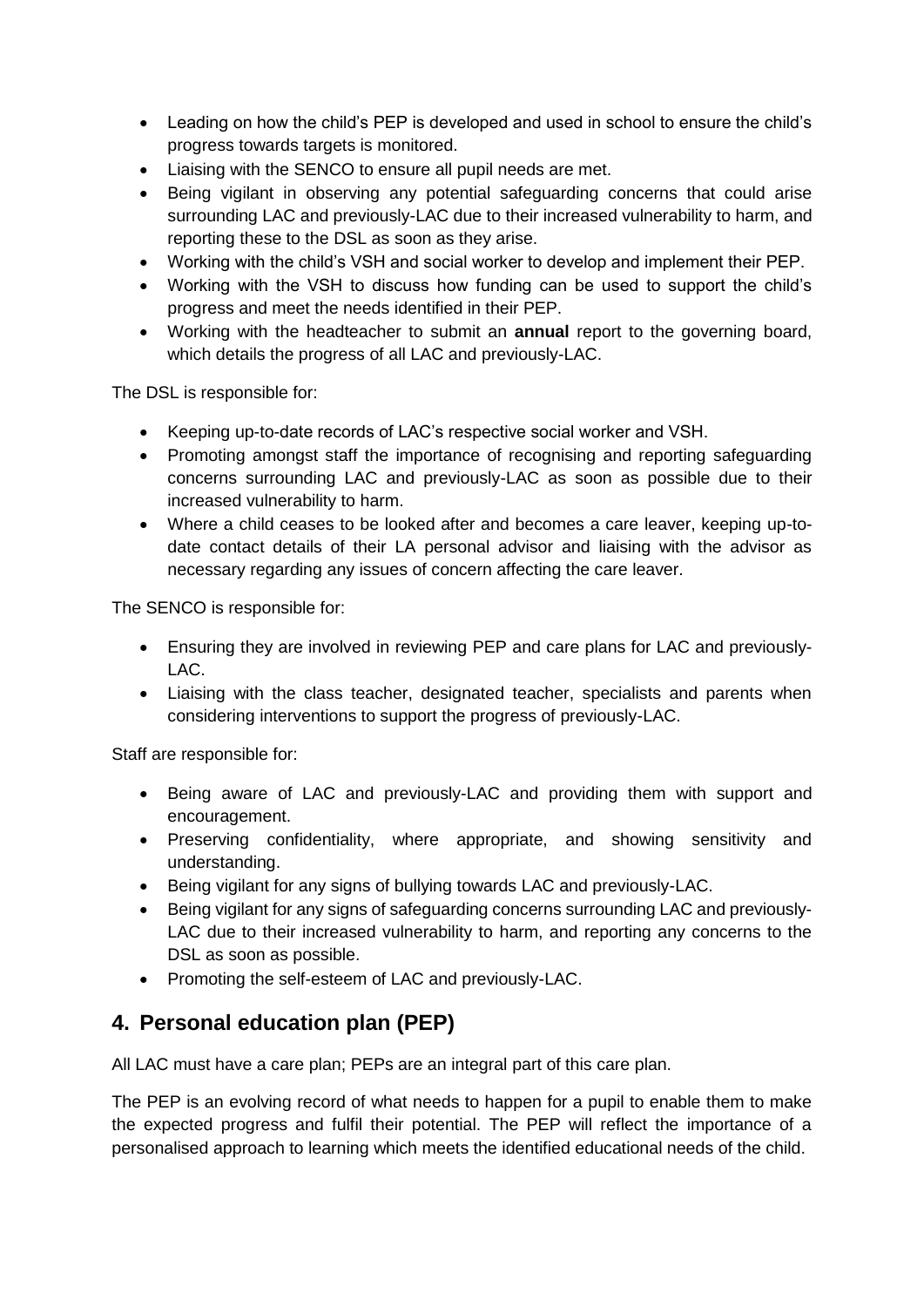The school with other professionals and the child's carers will use the PEP to support the child's educational needs, raise the child's aspirations and improve their life chances. All relevant bodies, such as the LA, the designated teacher and carers, will involve the child in the PEP process at all stages.

The PEP will address the pupil's full range of education and development needs, including:

- On-going catch-up support, which will be made available for children who have fallen behind with work.
- Suitable education provided by the LA, where the child is not in school because of suspension or exclusion.
- Transitional support where needed, such as if a child is moving to a new school.
- School attendance and behaviour support, where appropriate.
- Support to help the child meet their aspirations, which includes:
	- Support to achieve expected levels of progress for the relevant national key stage and to complete an appropriate range of approved qualifications.
	- Careers advice, guidance and financial information about FE, training and employment, that focusses on the child's strengths, capabilities and the outcomes they want to achieve.
	- Out-of-school hours learning activities, study support and leisure interests.

The VSH and the designated teacher will ensure that information is included within a LAC or previously-LAC's PEP surrounding how they are benefitting from any use of PP+ funding to improve their attainment.

Any interventions supported by PP+ will be evidence-based and in the best interests of the pupil.

#### <span id="page-6-0"></span>**5. Working with agencies and the Virtual School Head (VSH)**

The school will ensure that copies of all relevant reports are forwarded to the LAC social workers, in addition to carers or residential social workers.

The school will coordinate their review meetings; for example, **hold their annual review of LAC with their statutory care review.**

The school will work with other agencies to exchange information, such as changes in circumstances, exclusions or attendance issues, taking prompt action, where necessary, to safeguard LAC and previously-LAC.

Behaviour management strategies will be agreed between the VSH and the school, to ensure challenging behaviour is managed in the most effective way for that individual child.

The designated teacher for LAC and previously-LAC will communicate with the VSH and child's social worker to facilitate the completion of the PEP.

Through the designated teacher, the school will work with the VSH, social worker and other relevant agencies to monitor any arrangements in place so that actions and activities recorded in the child's PEP are implemented without delay. The designated teacher will communicate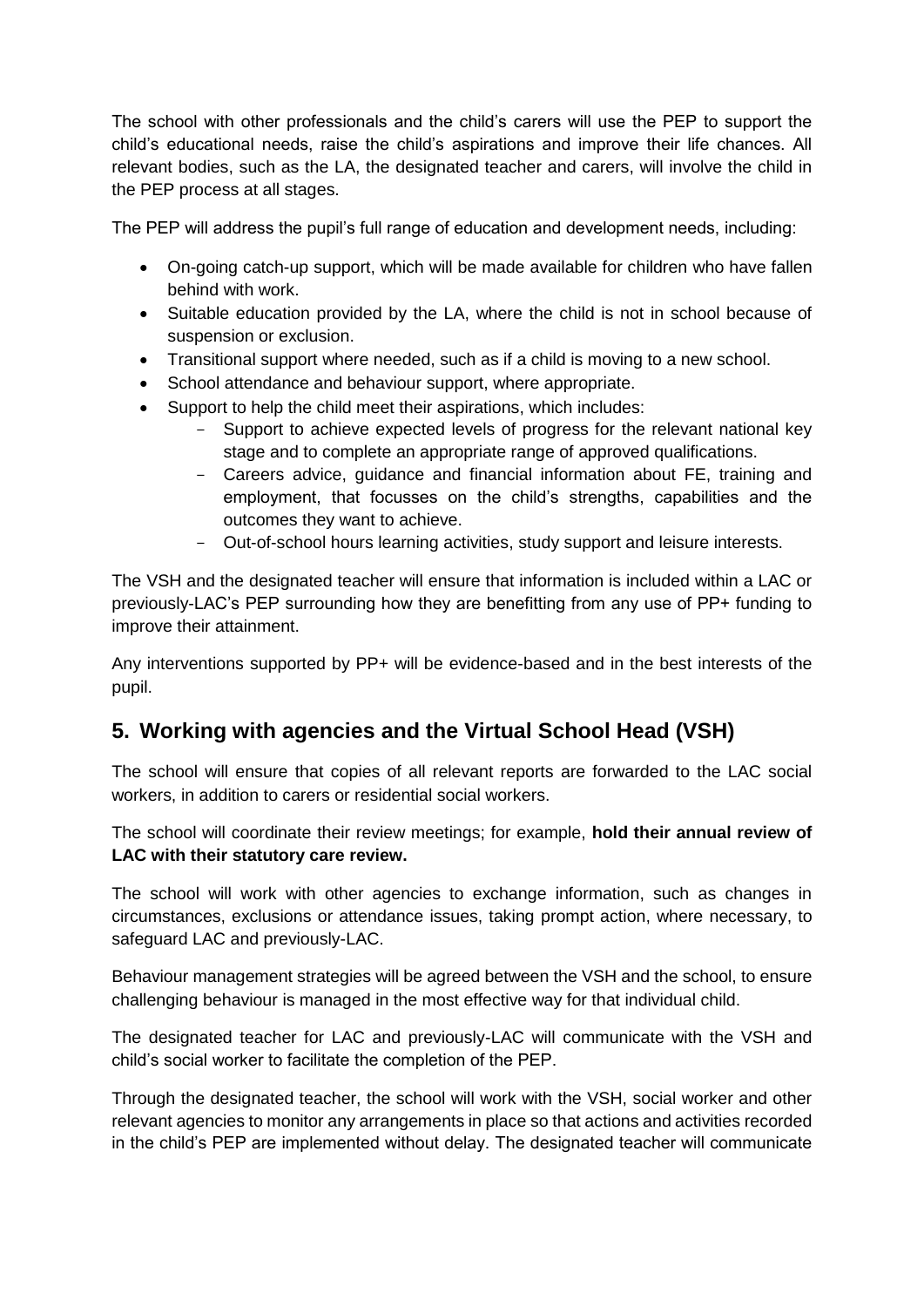with the VSH and agree on how PP+ can be used effectively to accommodate the child's educational attainment and progress.

PP+ for previously-LAC will be allocated directly to, and managed by, the school. The school will work with the VSH to manage allocation of PP+ for the benefit of our cohort of LAC, or previously-LAC, and according to their needs. If deemed necessary, the school will allocate an amount of funding to an individual to support their needs.

The designated teacher will ensure consistent and strong communication with the VSH regarding LAC who are absent without authorisation.

The school will share their expertise on what works in supporting the education of LAC and previously-LAC.

# <span id="page-7-0"></span>**6. Training**

The designated teacher and other school staff involved in the education of LAC and previously-LAC will receive the appropriate training, this includes information about the following:

- School admissions arrangements
- SEND
- Attendance
- Exclusions
- Homework
- GCSE options
- Managing and challenging behaviour
- Promoting positive educational and recreational activities
- Supporting pupils to be aspirational for their future education, training and employment
- Safeguarding

# <span id="page-7-1"></span>**7. Safeguarding**

The school recognises that many LAC and previously-LAC have experienced trauma, abuse or complex family circumstances that have led to them being placed in care, and will ensure that all staff are aware that experiences of adversity such as these can leave pupils vulnerable to further harm or exploitation.

All staff will be trained to recognise signs and indicators of safeguarding concerns and will ensure that extra vigilance is practiced in observing and identifying these indicators amongst LAC and previously-LAC as soon as possible.

Where a LAC or previously-LAC has a social worker, this will inform decisions about safeguarding, e.g. responding to unauthorised absence or missing education where there are known safeguarding risks.

The headteacher will implement appropriate pastoral support services in place throughout the school to ensure that the welfare of LAC and previously-LAC can be adequately protected to the extent that reflects their increased vulnerability.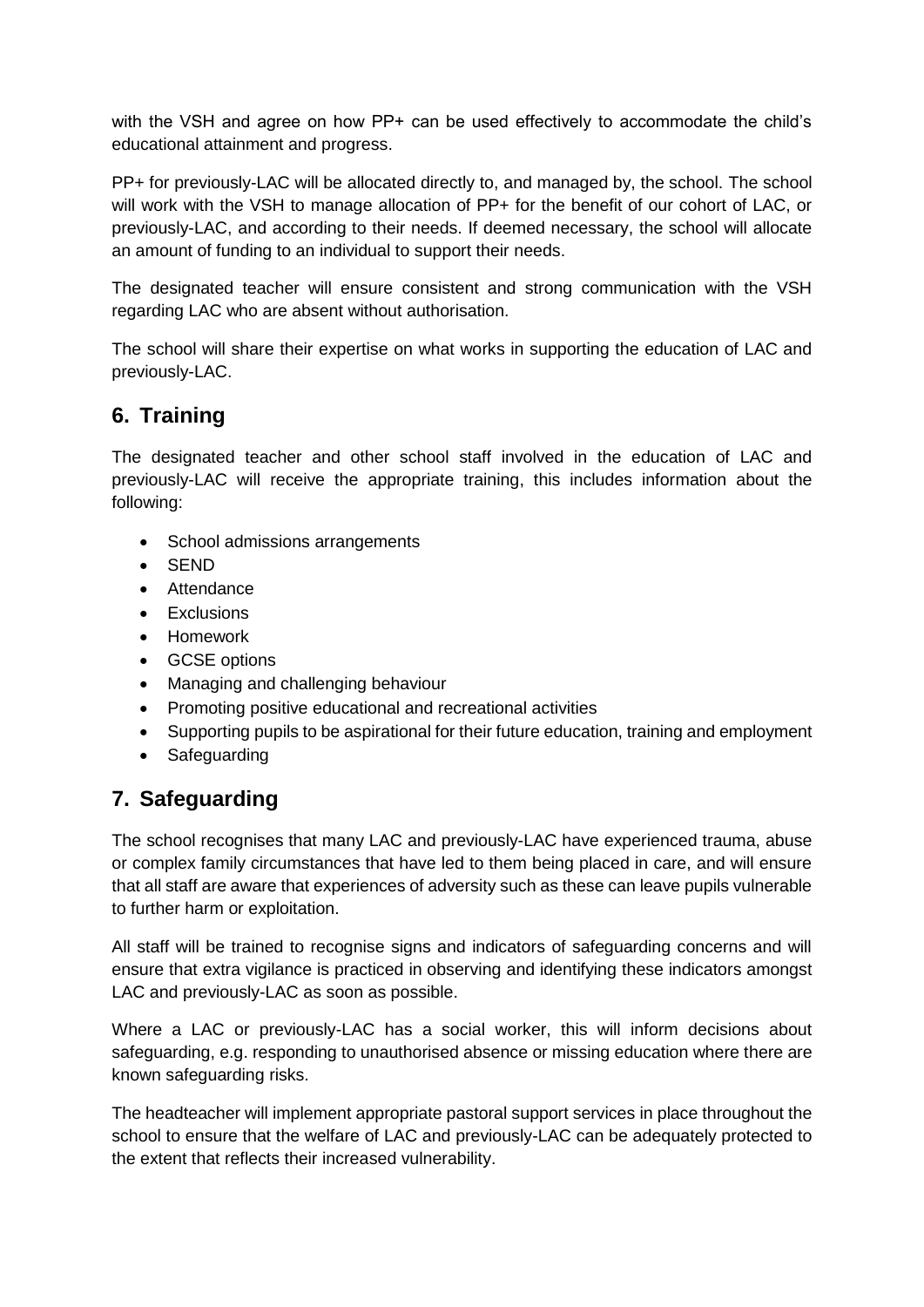Staff will be encouraged to report to the DSL any concerns they have over LAC or previously-LAC in line with the processes outlined in the Child Protection and Safeguarding Policy.

Staff will be regularly encouraged to look for signs of bullying and report to the designated teacher if they believe a LAC or previously-LAC is being bullied, as this can have a particularly negative impact on pupils who have early experiences of rejection or abandonment.

# <span id="page-8-0"></span>**8. Pupil mental health**

LAC and previously-LAC are more likely to experience the challenge of social, emotional and mental health issues which can impact their behaviour and education. The designated teacher will have awareness, training and skills regarding a child's needs and how to support them in relation to behaviour management and mental health.

The designated teacher will work with the VSH to ensure the school is able to identify signs of potential mental health issues, understand the impact issues can have on LAC and previously-LAC, and knows how to access further assessment and support, where necessary.

The school understands that the increased frequency of mental health problems amongst LAC and previously-LAC may present a barrier to adequately identifying when mental health problems are indicative of a safeguarding concern. For this reason, the designated teacher will ensure that they, and all staff who maintain regular contact with LAC or previously-LAC are vigilant surrounding any changes in the mental health, behaviour, social inclination or mood of these pupils.

A strengths and difficulties questionnaire will be used on a **termly** basis to help social workers and other relevant professionals to form a view about LAC and previously-LAC's current emotional wellbeing. Teachers will complete their element of the questionnaire to assist social workers in their assessment.

#### <span id="page-8-1"></span>**9. Exclusions**

Past experiences of LAC and previously-LAC will be considered when designing and implementing the school's Behavioural Policy.

The school will have regard to the DfE's statutory guidance 'Exclusions from maintained schools, academies and pupil referral units in England' and, as far as possible, avoid excluding any LAC.

Where the school has concerns about a child's behaviour, the VSH will be informed at the earliest opportunity. As far as possible, the school will engage proactively with the social worker or carer of a LAC to provide appropriate support for underlying issues that may be causing poor behaviour and improving this behaviour.

Exclusion will only be used as a last resort, after the school and VSH have considered what additional support can be provided to prevent exclusion, and any additional arrangements to support the pupil's education in the event of exclusion.

The school will inform parents that they can seek the advice of the VSH on strategies to support their child to avoid exclusion.